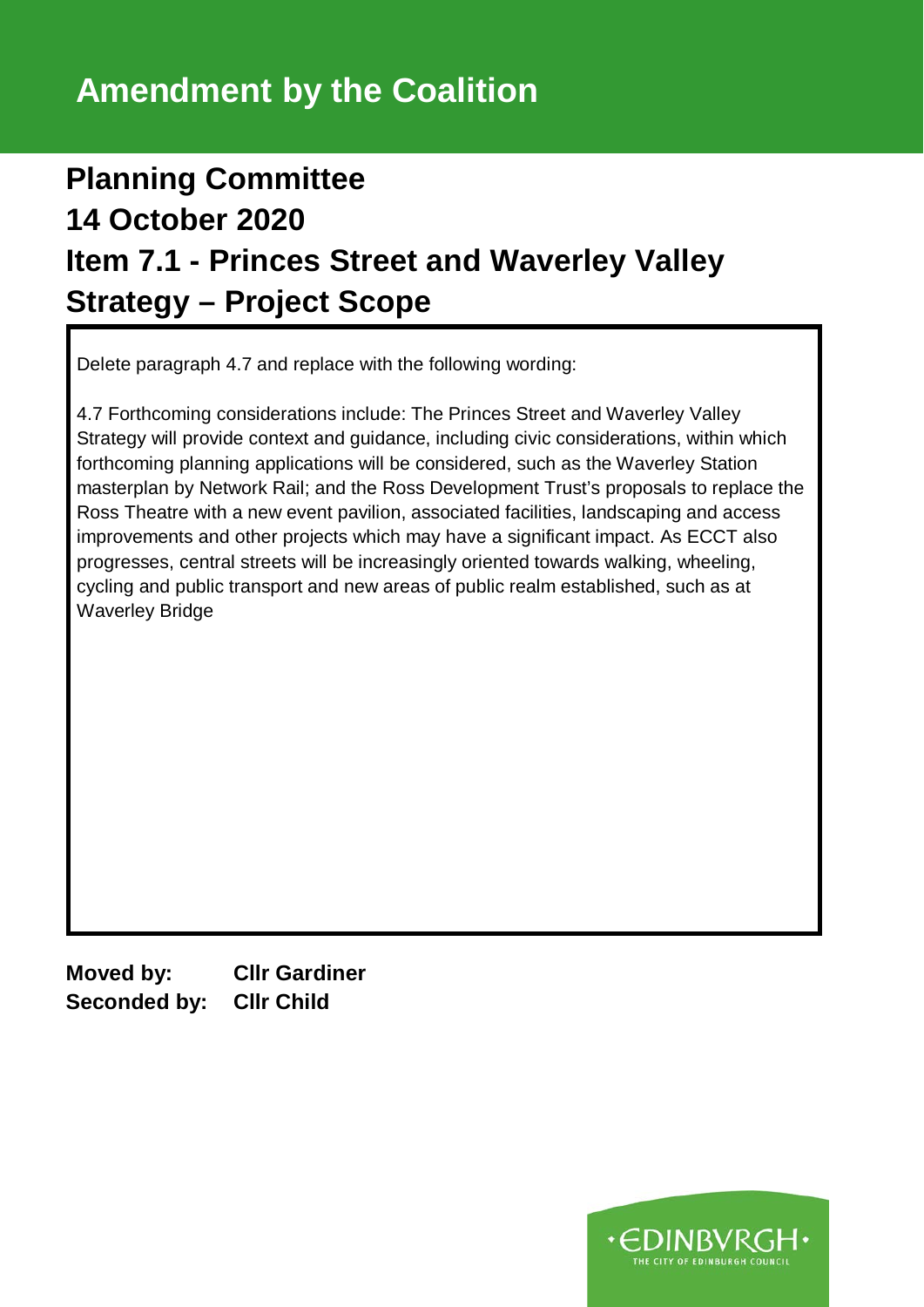## **Item No. 7.1 Report Title - Princes Street and Waverley Valley Strategy – Project Scope**

Deletes 1.1. and replaces with:

Notes the Report and its attempt to bring together a complex policy landscape which cuts across Council areas; is concerned that no decision has been taken to move Council policy into cross cutting place based policy statements and until such time as the Council moves to such a delivery framework considers this to be premature and regrets that the report does not fully consider the relationship between Princes Street and the bus network and therefore:

Calls for a review of current documentation and policies to be conducted and presented to Committee with all background papers available as appendices before instructing further work so that Committee can consider whether there are any gaps in policy that need further development or whether a review and consolidation of existing policy is sufficient at this time given the constrained Council resources.

**Moved by** Councillor Joanna Mowat

**Seconded by** Councillor